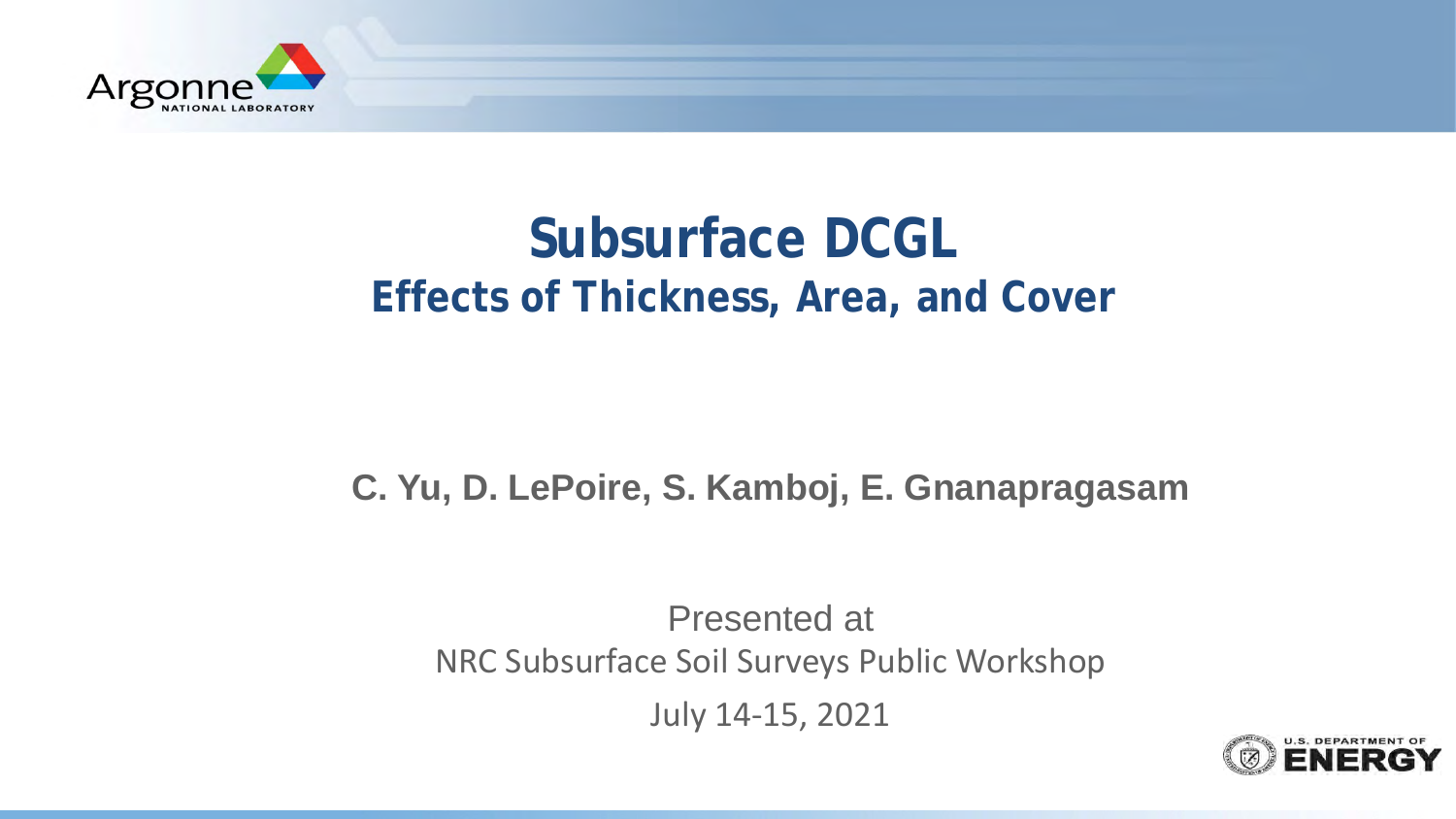# **DCGL Considerations and Assumptions**

- One of two ways to demonstrate compliance
- Based on regulatory dose criterion (e.g., 25 mrem/yr)
- Site-specific exposure scenarios and parameters
- Need to define contamination geometry/volume (i.e., area and thickness)
- Contamination is homogeneous (uniform) with or without a clean cover
- All pathways applicable to the exposure scenario need be included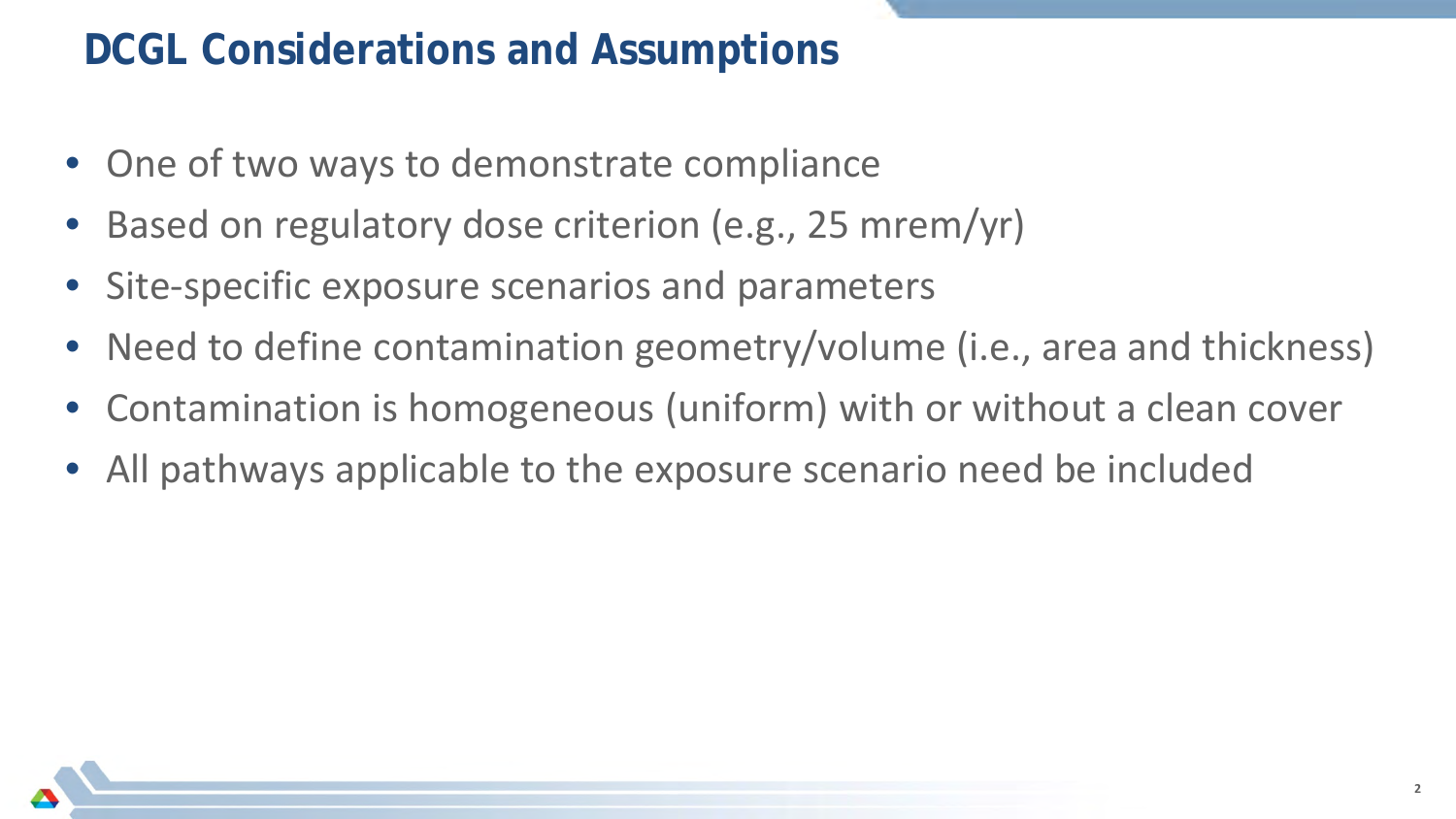### **Resident Farmer Scenario**

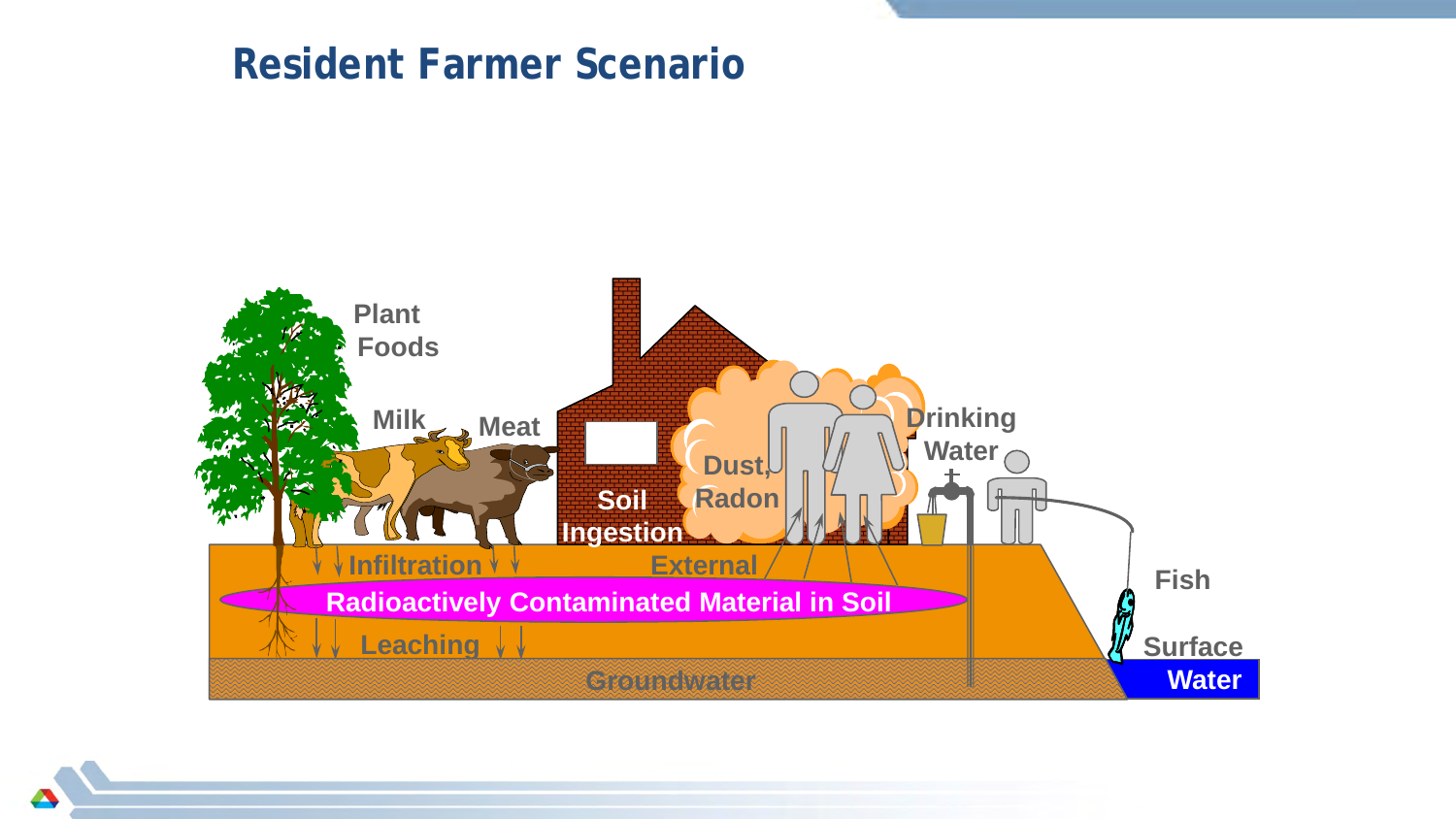### **Industrial Use Scenario**

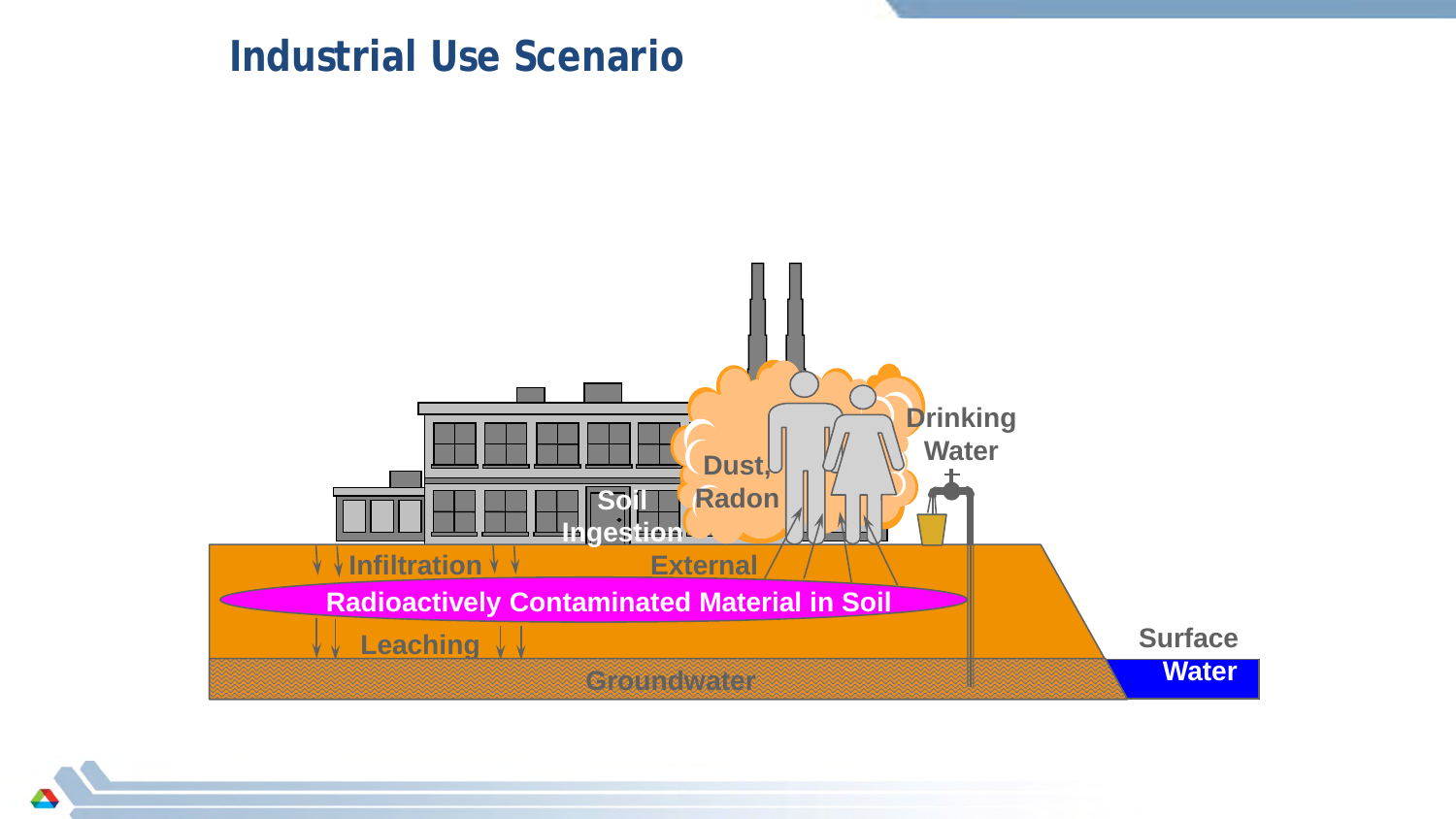### **Effect of Source Thickness on DCGLs (Linear-Linear Scale, based on 25 mrem/yr, 10000 m2, no cover)**

 Co-60 All Pathways Pu-239 All Pathways  $pCi/g$ DCGLS, pCi/g DCGLs, pCi/g) DCGLs, pCi/g  $\frac{15}{9}$  1500  $\bigcap$  0.2 0.4 0.6 0.8 1 1.2 1.4 1.6 1.8 2 0.2 0.4 0.6 0.8 1 1.2 1.4 1.6 1.8 2 Source thickness, m Source thickness, m Tc-99 All Pathways Sr-90 All Pathways DCGLs, pCi/g DCGLs, pCi/g)  $\bigcap$  0.2 0.4 0.6 0.8 1 1.2 1.4 1.6 1.8 2 0.2 0.4 0.6 0.8 1 1.2 1.4 1.6 1.8 2 Source thickness, m Source thickness, m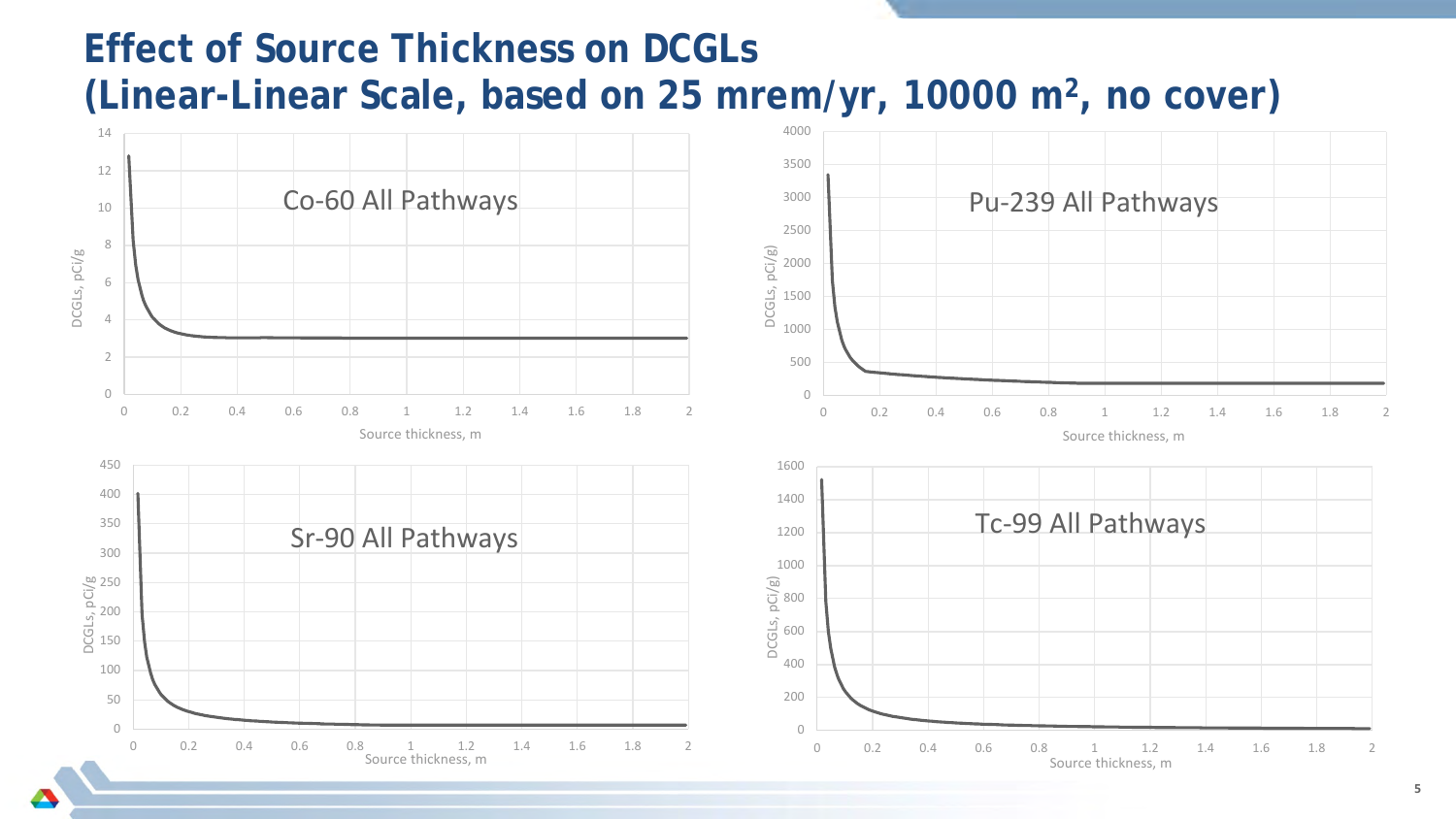# **Effect of Source Thickness on DCGLs (Log-Log Scale, based on 25 mrem/yr, 10000 m2, no cover)**

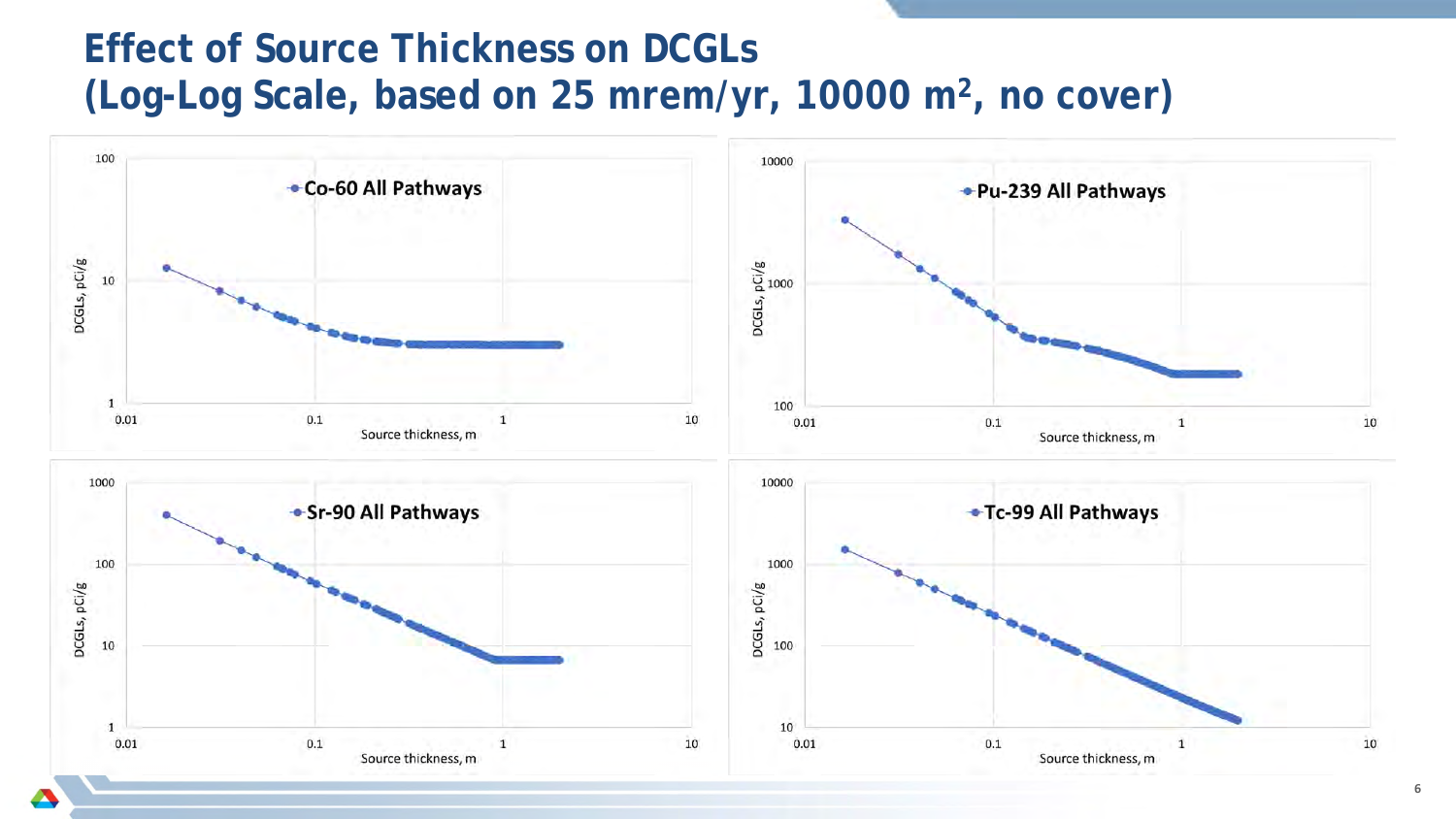### **Effect of Distribution Coefficient on DCGLs (based on 25 mrem/yr)**

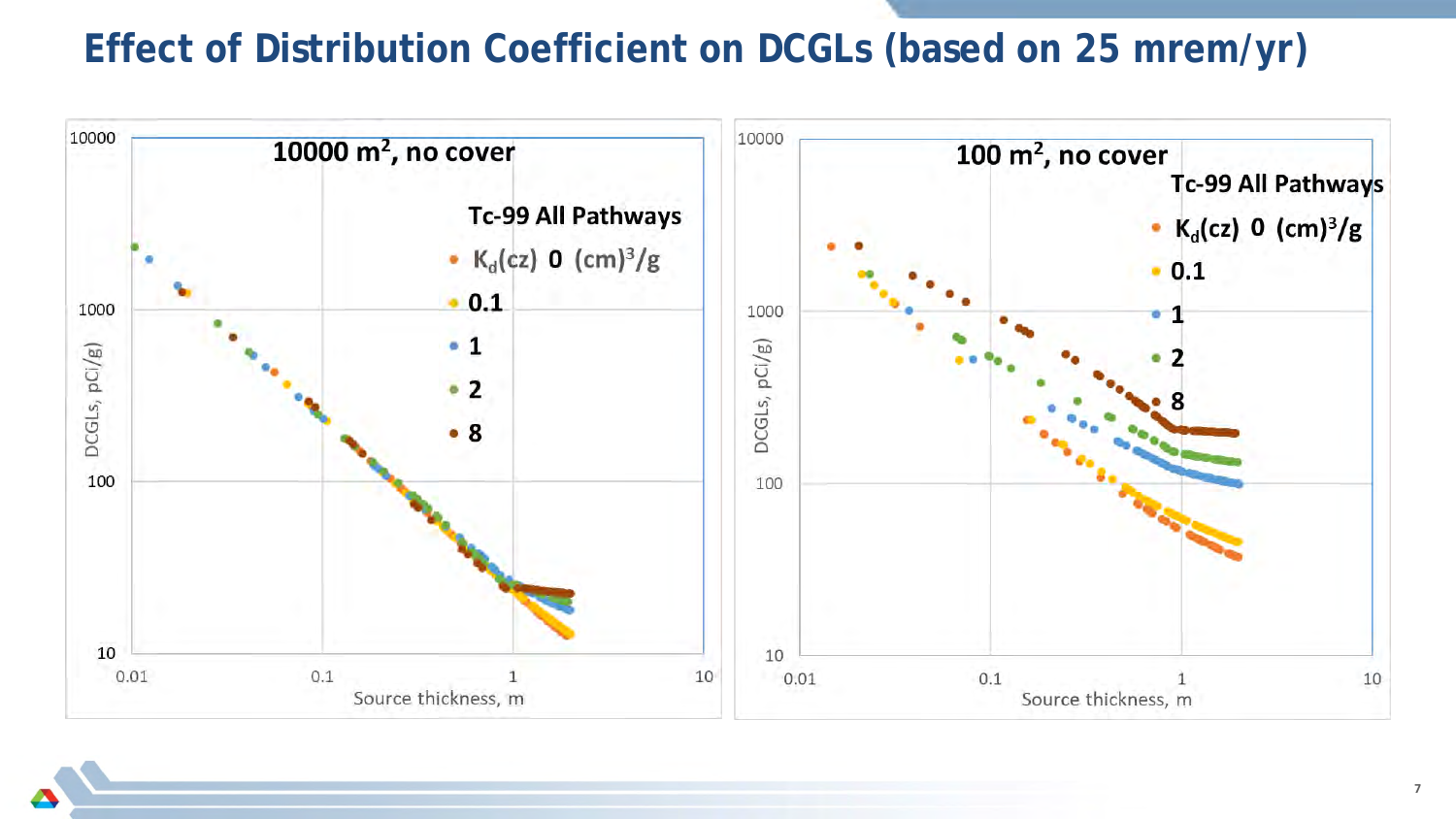#### **Effect of Source Thickness on Pathway Doses**



**8**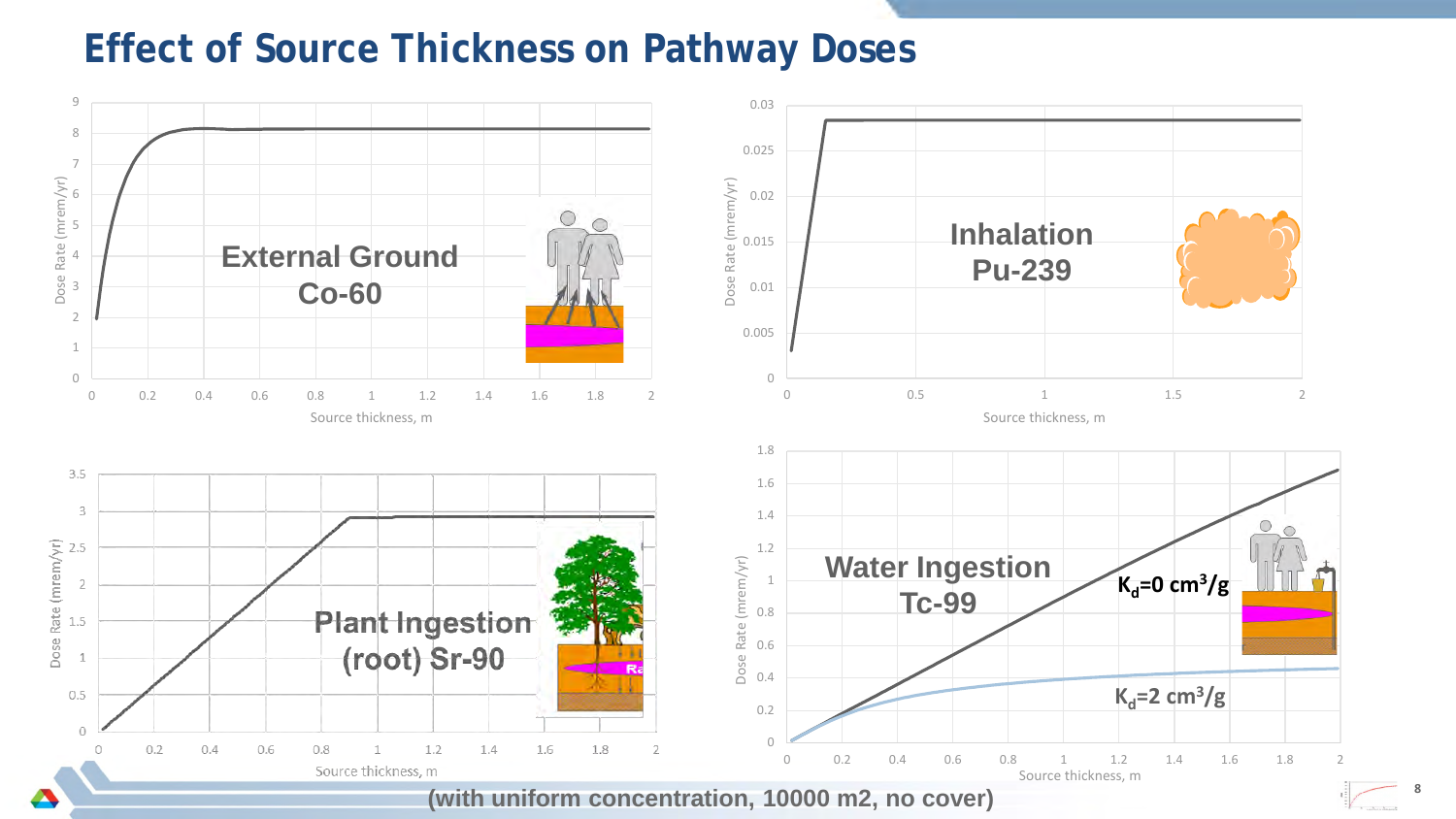#### **Simplified Depth Dependence of Pathways**



**Later Dose rate = d\*Q**

**(Also need to consider: decay and ingrowth, cover)**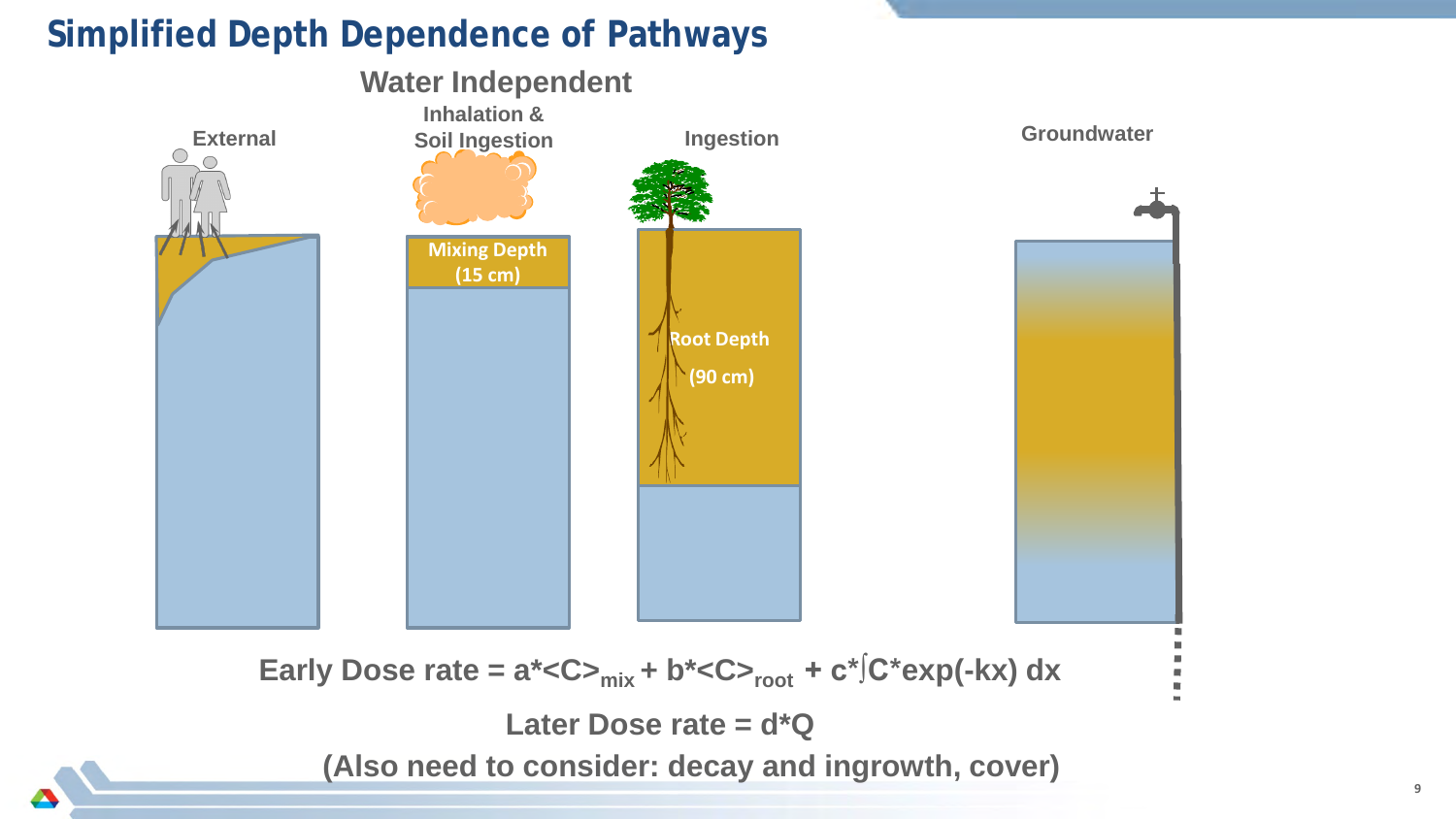# **Spatial Characterization - Area Factor Consideration**

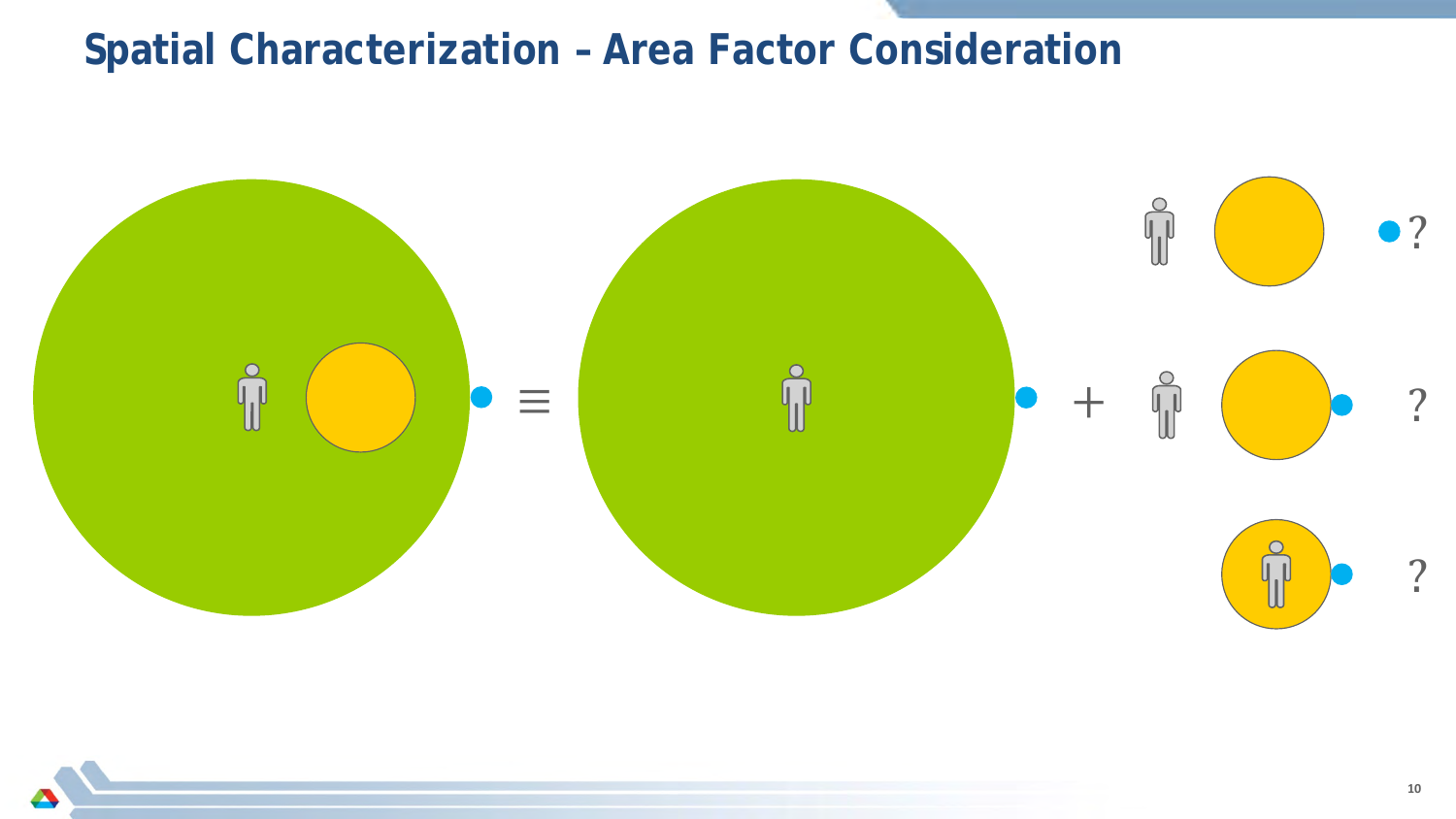